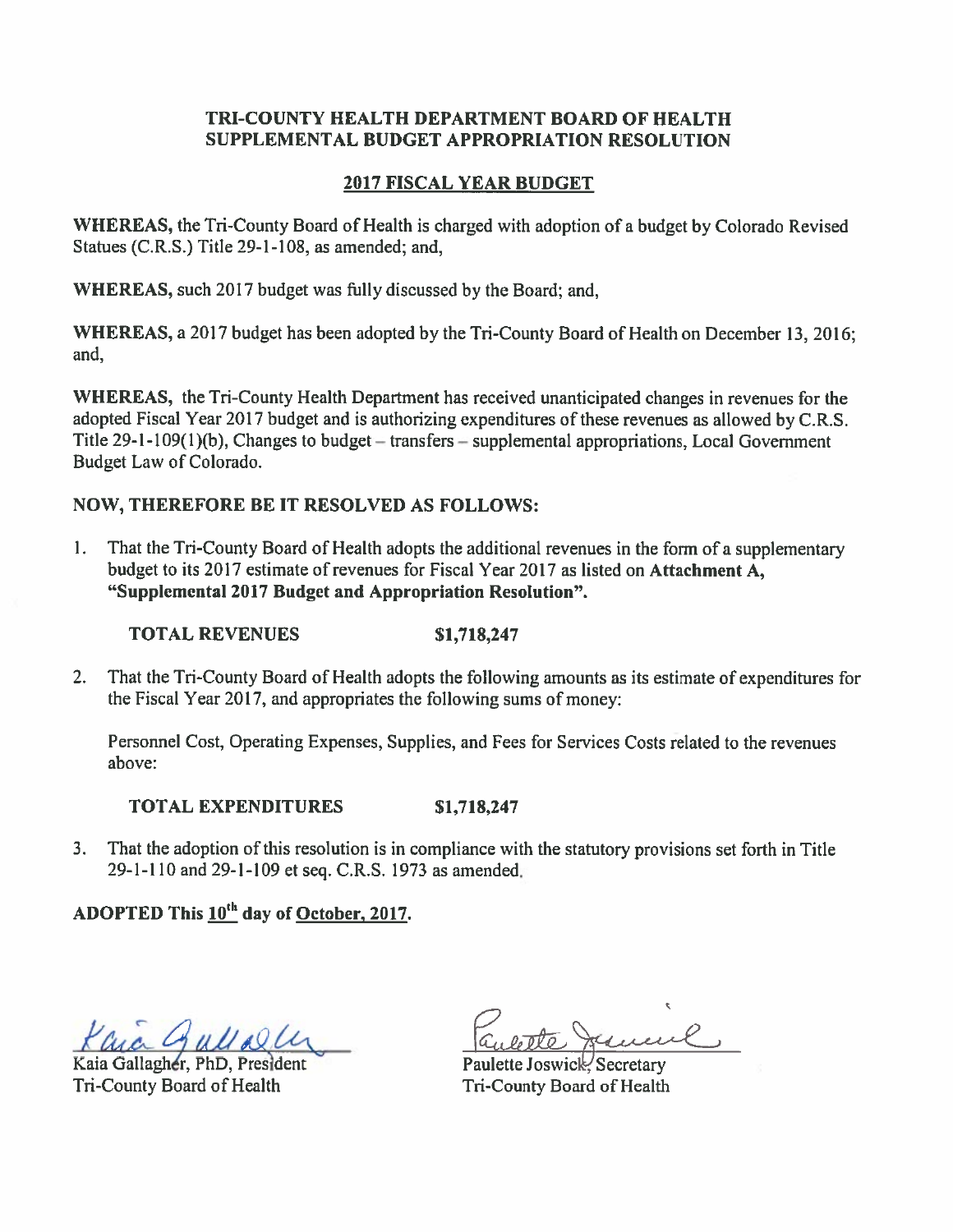# TRI-COUNTY HEALTH DEPARTMENT Supplemental 2017 Budget and Appropriation Resolution

### **REVENUE CHANGES**

| <b>Project / Contract Name</b>                                                        | <b>Funding</b>                    | <b>Orig Adopted</b>    |    | <b>FY17</b>    |     | New FY17      | Change    | <b>Funding</b>                                                                       | <b>Purpose for which Revenues</b>                                                                                                                           |
|---------------------------------------------------------------------------------------|-----------------------------------|------------------------|----|----------------|-----|---------------|-----------|--------------------------------------------------------------------------------------|-------------------------------------------------------------------------------------------------------------------------------------------------------------|
| Program                                                                               | <b>Method</b>                     | FY17 Amount            |    | Change         |     | <b>Amount</b> | Percent   | Source                                                                               | are budgeted and appropriated                                                                                                                               |
| <b>WIC</b><br>220                                                                     | Reimbursement                     | s<br>5,410,284         | s  | 189,678 \$     |     | 5,599,962     | 3.51%     | CDPHE                                                                                | Term: 01/01/17 - 09/30/17, Grant Funding Change Letter<br>received 08/22/17 - Additional \$137,200                                                          |
|                                                                                       |                                   |                        |    |                |     |               |           |                                                                                      | Term 10/01/17 - 09/30/18, increased renewal received<br>08/21/17, total for term \$5,620,195, \$52,478 increase for<br>2017                                 |
| <b>WIC-WIC2U</b><br>220-223                                                           | Reimbursement                     |                        | s  | 87,816         |     | 87,816        | 100.00%   | Colorado Health Foundation                                                           | Term: 07/01/17 - 06/30/19, Grant for increasing WIC<br>caseload, total for term \$354,500                                                                   |
| Health Planning - Colorado Health<br>Foundation<br>330-337                            | Reimbursement                     |                        |    | 98,000         |     | 98,000        | 100.00%   | Colorado Health Foundation                                                           | Term: 01/01/17 - 07/31/17, Grant for Reducing Stigma<br>Surrounding Behavioral Health, total for term \$98,000                                              |
| Health Planning - Overdose Prevention<br>Partnership<br>330-339                       | Rembursement                      | s<br>$\tau$            |    | 46.667         |     | 46,667        | 100.00%   | CDPHE                                                                                | Term: 02/20/17 - 08/31/19. New Grant received 02/14/17<br>for Community Partnerships regarding Opioid<br>prescribing guidelines - \$30,000 through 08/31/17 |
|                                                                                       |                                   |                        |    |                |     |               |           |                                                                                      | Term: 09/01/17 - 08/31/16, increased renewal received<br>09/01/17, total for term \$50,000, \$16,667 increase for<br> 2017                                  |
| Aging Initiative - MOB Grant<br>364                                                   | Reimbursement                     | s<br>143,560           | s  | 12,859         | l S | 156.419       | 8.96%     | Denver Regional Council of Governments                                               | Term: 07/01/17 - 06/30/18, increased option letter<br>received 03/07/17 - additional \$12,859                                                               |
| Clinical Scholars<br>411                                                              | <b>Flat Amount</b><br>per Student | s.<br>56,706           | -5 | $(15, 633)$ \$ |     | 41,073        | $-27.57%$ | Regis University, University of Colorado Denver, &<br>University of Norther Colorado | Term: 09/01/17 - 08/31/18, reduction in number of<br>nursing students (cumulative)                                                                          |
| PEP Study<br>413                                                                      | Reimbursement                     | s                      | s  | 79.351         | l s | 79,351        | 100.00%   | <b>CDPHE</b>                                                                         | Term: 01/01/17 - 12/31/17, reduced renewal received<br>11/16/16 - total for term \$70,408<br>Term: 01/01/17 - 12/31/17, additional \$8,943 received         |
|                                                                                       |                                   |                        |    |                |     |               |           |                                                                                      | 02/15/17 - total for term \$79,351                                                                                                                          |
| <b>Adams Mothers First (Temporary</b><br>Assistance for Needy Families - TANF)<br>420 | Reimbursement                     |                        | s  | 188,941        | 13  | 188,941       | 100.00%   | <b>Adams County Human Services</b>                                                   | Term: 06/01/17 - 05/31/18, New contract received<br>05/11/17 for TANF home visits, prenatal, postnatal, and<br>education - total for term \$323,899         |
| Adams Mothers First (Early Crisis<br>Intervention)<br>420-423                         | Reimbursement                     | 115,122<br>5           | s  | $43.295$   \$  |     | 158,417       | 37.61%    | <b>Adams County Human Services</b>                                                   | Term: 06/01/17 - 05/31/18, Increased renewal contract<br>received 05/18/17 for Home Based Nursing/ ECI - total<br>for term \$189,342                        |
| Arapahoe Nurse Support - Adult First<br>426-420                                       | Reimbursement                     | \$<br>131,538          | s  | $(39,087)$ \$  |     | 92,451        | $-29.72%$ | <b>Arapahoe County Human Services</b>                                                | Term: 07/01/17 - 06/30/18, reduced renewal MOU<br>received 06/28/17 - total for term \$53,365                                                               |
| Arapahoe Nurse Support - Adult NSP<br>426-422                                         | Reimbursement                     | $\mathbf{s}$<br>66,964 | s  | $(6,665)$ \$   |     | 60,299        | $-9.95%$  | Arapahoe County Human Services                                                       | Term: 07/01/17 - 06/30/18, reduced renewal MOU<br>received 06/28/17 - total for term \$53.365                                                               |
| Arapahoe Nurse Support - Child First<br>426-421                                       | Reimbursement                     | \$<br>89.748           | s  | 9,906          | 15  | 99,654        | 11.04%    | <b>Arapahoe County Human Services</b>                                                | Term: 06/01/17 - 05/31/18, increased renewal MOU<br>received 08/08/17 - total for term \$106,730                                                            |
| Arapahoe Nurse Support - Child NSP<br>426-999                                         | Reimbursement                     | s<br>846,362           | s  | 105.786        | l S | 952,148       | 12.50%    | Arapahoe County Human Services                                                       | Term: 06/01/17 - 05/31/18, increased renewal MOU<br>received 08/08/17 - total for term \$1,027,709                                                          |
| <b>Healthy Comm - RHC Adams</b><br>450-453                                            | Payment per Milestone<br>Reached  | s                      | s  | 106.765        |     | 106,765       | 100.00%   | Trailhead & Colorado Health Institute                                                | Term: 11/01/16 - 04/30/18, New Grants received 01/12/17<br>for Regional Health Connector Program, total for term<br>\$231,000                               |
|                                                                                       |                                   |                        |    |                |     |               |           |                                                                                      |                                                                                                                                                             |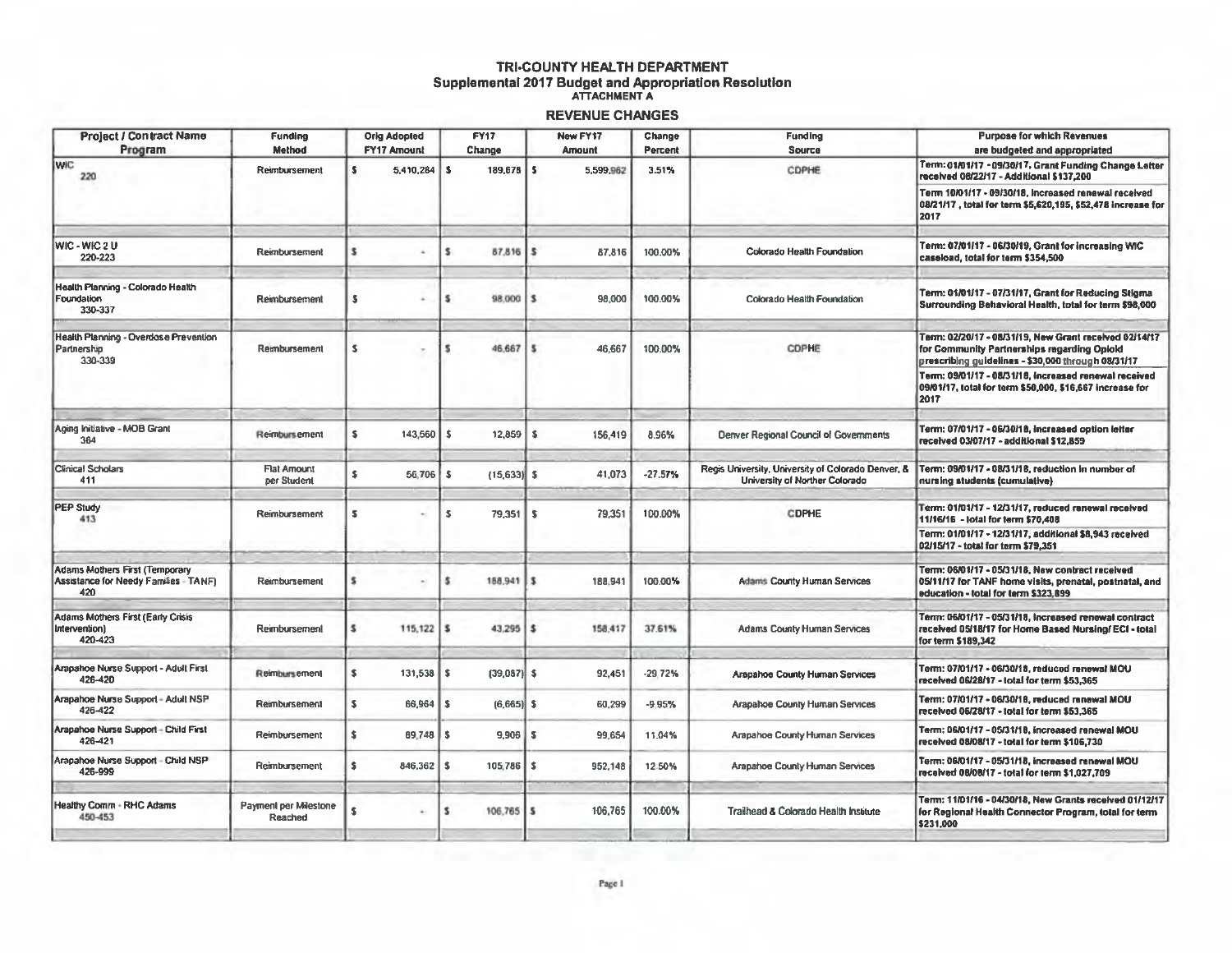## TRI-COUNTY HEALTH DEPARTMENT Supplemental 2017 Budget and Appropriation Resolution **REVENUE CHANGES**

| <b>Project / Contract Name</b><br>Program    | <b>Funding</b><br><b>Method</b>         | <b>Orig Adopted</b><br><b>FY17 Amount</b> | <b>FY17</b><br>Change          | <b>New FY17</b><br><b>Amount</b> | Change<br>Percent | <b>Funding</b><br>Source                     | <b>Purpose for which Revenues</b><br>are budgeted and appropriated                                                                                                                                                        |
|----------------------------------------------|-----------------------------------------|-------------------------------------------|--------------------------------|----------------------------------|-------------------|----------------------------------------------|---------------------------------------------------------------------------------------------------------------------------------------------------------------------------------------------------------------------------|
| <b>Healthy Comm - RHC Douglas</b><br>450-454 | <b>Payment per Milestone</b><br>Reached | s                                         | $9,030$ \$<br>ŝ.               | 9,030                            | 100.00%           | <b>Trailhead</b>                             | Term: 11/01/16 - 04/30/18, New Grant received 04/13/17<br>for Regional Health Connector Program, total for term                                                                                                           |
| Healthy Comm - RHC Arapahoe<br>450-455       | Payment per Milestone<br>Reached        | s                                         | Ś<br>$106.765$ S               | 106,765                          | 100.00%           | Trailhead & Colorado Health Institute        | Term: 11/01/16 - 04/30/18, New Grants received 01/12/17<br>for Regional Health Connector Program, total for term<br>\$231,000                                                                                             |
| Community Health Teams<br>454                | Reimbursement                           | s<br>1,092,500                            | $\mathbf{s}$<br>$(61, 582)$ \$ | 1,030,918                        | $-5.64%$          | <b>CDPHE</b>                                 | Term: 07/01/17 - 06/30/18, reduced renewal received<br>06/07/17 - total for term \$969,336                                                                                                                                |
| Community Health Teams - CPC<br>454-450      | Rembursement                            | 55,258<br>5                               | $(11,085)$ \$<br>s             | 44,173                           | $-20.06%$         | <b>Colorado Prevention Center</b>            | Term: 07/01/17 - 06/30/18, reduced renewal received<br>07/20/17, total for term \$33,088                                                                                                                                  |
| <b>NFP Continuation</b><br>455               | Reimbursement                           | $2.047.138$ S<br>s                        | 366,597   \$                   | 2,413,735                        | 17.91%            | <b>Colorado Department of Human Services</b> | Term: 11/01/16 - 06/30/17, Amendment received 01/20/17<br>- increased funding by \$36,823                                                                                                                                 |
|                                              |                                         |                                           |                                |                                  |                   |                                              | Term: 07/01/17 - 06/30/18, increased renewal received<br>04/13/17 - total for term \$2,871,573, \$329,774 increase<br>for 2017                                                                                            |
| <b>MIECHVP</b><br>457                        | Reimbursement                           | $1,006,137$   \$<br>s                     | $(30.953)$ \$                  | 975,184                          | $-3.08%$          | <b>Colorado Department of Human Services</b> | Term: 10/01/17 - 09/30/18, reduced renewal received<br>07/18/17 - total for term \$882,327                                                                                                                                |
| <b>Immunizations Core Grant</b><br>460       | Reimbursement                           | $387.559$ $\vert$ \$<br>ls.               | $227.165$ S                    | 614,724                          | 58.61%            | <b>CDPHE</b>                                 | Term: 01/01/17 - 03/31/17, amendment received 01/17/17<br>- Increased funding by \$166,384<br>Term: 04/01/17 - 06/30/18, increased renewal received<br>01/17/17 - total for term \$780,767, \$60,781 Increase for<br>2017 |
| <b>HIV &amp; STD - CTR</b><br>469-941        | Reimbursement                           | 223,076<br>5                              | $126, 132$   \$<br>s           | 349,208                          | 56.54%            | <b>CDPHE</b>                                 | Term: 01/01/17 - 12/31/17, Increased renewal received<br>12/12/16 - total for term \$329,208                                                                                                                              |
| <b>HIV &amp; STD - CHAPP</b><br>469-944      | Reimbursement                           | 5                                         | $57,452$ \$<br>s               | 57.452                           | 100.00%           | <b>CDPHE</b>                                 | Term: 08/01/17 - 06/30/18, New Contract received<br>07/18/17 - total for term \$126,395                                                                                                                                   |
| <b>Cancer Screening</b><br>480               | n/a                                     | 91,855<br>s                               | $(91, 855)$ \$<br>5            |                                  | -100.00%          | <b>CDPHE</b>                                 | Program Ended                                                                                                                                                                                                             |
| Arapahoe Senior Dental<br>495                | <b>One-Time Payment</b>                 | 311,943<br>s                              | 15,000<br>\$                   | 326,943<br>l S                   | 4.61%             | Arapahoe County Development Block Grant      | Term: 01/01/17 - 04/30/17, Grant received 3/23/17 to<br>purchase a digital x-ray machine                                                                                                                                  |
| Public Health Emergency Preparedness<br>520  | Reimbursement                           | 786,399<br>s                              | $37.096$ $\frac{1}{5}$<br>5    | 823,495                          | 4.72%             | <b>CDPHE</b>                                 | Term: 01/01/17 - 06/30/17, amendment received 02/28/17<br>increased funding by \$37,096                                                                                                                                   |
| <b>Cities Readiness Initiative</b><br>530    | Reimbursement                           | $220,315$ \$<br>s                         | $25,824$ \$                    | 246,139                          | 11.72%            | <b>CDPHE</b>                                 | Term: 01/01/17 - 06/30/17, amendment received 04/13/17<br>increased funding by \$25,824                                                                                                                                   |
|                                              |                                         |                                           |                                |                                  |                   |                                              |                                                                                                                                                                                                                           |